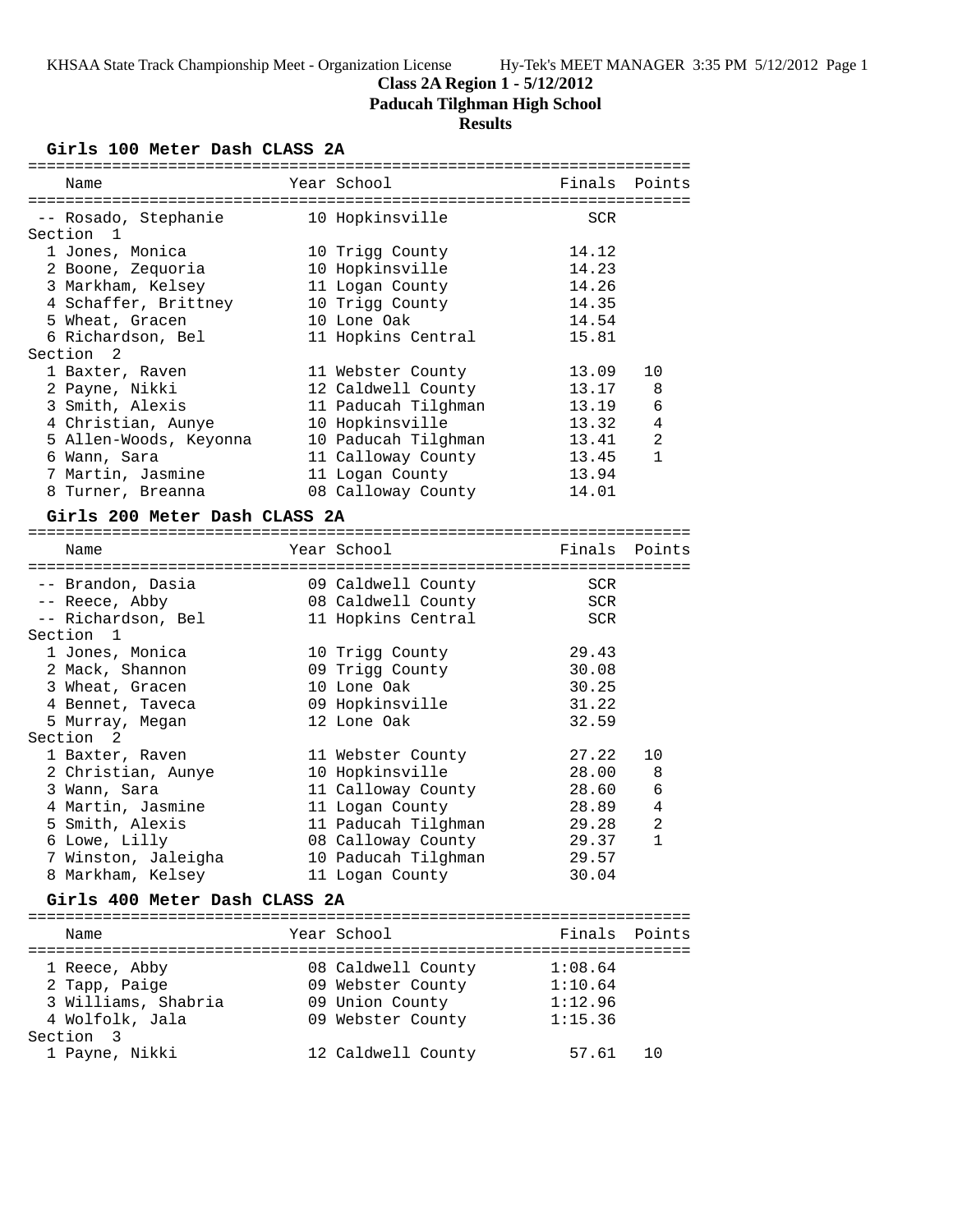**Class 2A Region 1 - 5/12/2012**

**Paducah Tilghman High School**

#### **Results**

#### **....Girls 400 Meter Dash CLASS 2A**

| 2 Felder, Lataviya | 07 Hopkinsville     | 1:02.56 | -8  |
|--------------------|---------------------|---------|-----|
| 3 Christian, Aunye | 10 Hopkinsville     | 1:03.42 | - 6 |
| 4 Sigler, Riley    | 09 Paducah Tilghman | 1:05.46 | 4   |
| 5 Turner, Breanna  | 08 Calloway County  | 1:06.77 | 2   |
| 6 Tetrev, Jordan   | 11 Calloway County  | 1:07.06 |     |
| 7 Flemmons, Asia   | 09 Paducah Tilghman | 1:08.43 |     |
| 8 Thompson, Leah   | 11 Logan County     | 1:09.02 |     |

#### **Girls 800 Meter Run CLASS 2A**

======================================================================= Year School Finals Points ======================================================================= -- Cole, Chanler 07 Webster County SCR -- Wolfolk, Jala 09 Webster County SCR -- Cherry, Ali 09 Webster County SCR -- Loomis, Tori 09 Caldwell County SCR -- Tapp, Paige 69 Webster County SCR Section 1 1 Grant, Aleja 09 Paducah Tilghman 2:26.89 10 2 Felder, Lataviya 07 Hopkinsville 2:31.15 8 3 Eastwood, Lauren 08 Calloway County 2:38.15 6 4 Smith, Chandler 12 Paducah Tilghman 2:40.98 4 5 Futrell, Hannah 09 Trigg County 2:46.04 2 6 Green, Delissa 09 Calloway County 2:49.80 1 7 Baker, Ashley 12 Hopkinsville 2:51.61 8 Tirey, Kayla 10 Hopkins Central 2:53.31 9 Thompson, Leah 11 Logan County 2:55.83 10 Harper, Samantha 12 Trigg County 2:57.04 11 Greene, Emily 09 Lone Oak 3:00.62 12 Harper, Brittany 11 Logan County 3:02.17

## **Girls 1600 Meter Run CLASS 2A**

| Name                                                                                                                                 |  | Year School                                                                                                                                | Finals Points                                                             |                                 |  |  |
|--------------------------------------------------------------------------------------------------------------------------------------|--|--------------------------------------------------------------------------------------------------------------------------------------------|---------------------------------------------------------------------------|---------------------------------|--|--|
| 1 Grant, Aleja<br>2 Grewelle, Courtney<br>3 Fell, Tyler<br>4 Eastwood, Lauren                                                        |  | 09 Paducah Tilghman<br>10 Lone Oak<br>07 Lone Oak<br>08 Calloway County                                                                    | 5:12.02<br>5:45.59<br>5:48.29<br>5:51.05                                  | 10<br>-8<br>6<br>$\overline{4}$ |  |  |
| 5 Norton, Kelly<br>6 Smith, Chandler<br>7 Baker, Ashley<br>8 Cole, Chanler<br>9 Belt, Morgan<br>10 Mullen, Frankie<br>11 Chinn, Hope |  | 08 Calloway County<br>12 Paducah Tilghman<br>12 Hopkinsville<br>07 Webster County<br>11 Union County<br>11 Hopkinsville<br>12 Trigg County | 6:04.50<br>6:16.40<br>6:25.90<br>6:29.23<br>6:30.30<br>6:33.28<br>6:52.80 | 2<br>$\mathbf{1}$               |  |  |
| Girls 3200 Meter Run CLASS 2A                                                                                                        |  |                                                                                                                                            |                                                                           |                                 |  |  |
| Name                                                                                                                                 |  | Year School                                                                                                                                | Finals                                                                    | Points                          |  |  |
|                                                                                                                                      |  |                                                                                                                                            |                                                                           |                                 |  |  |

 -- Chinn, Hope 12 Trigg County SCR -- Baker, Ashley 12 Hopkinsville SCR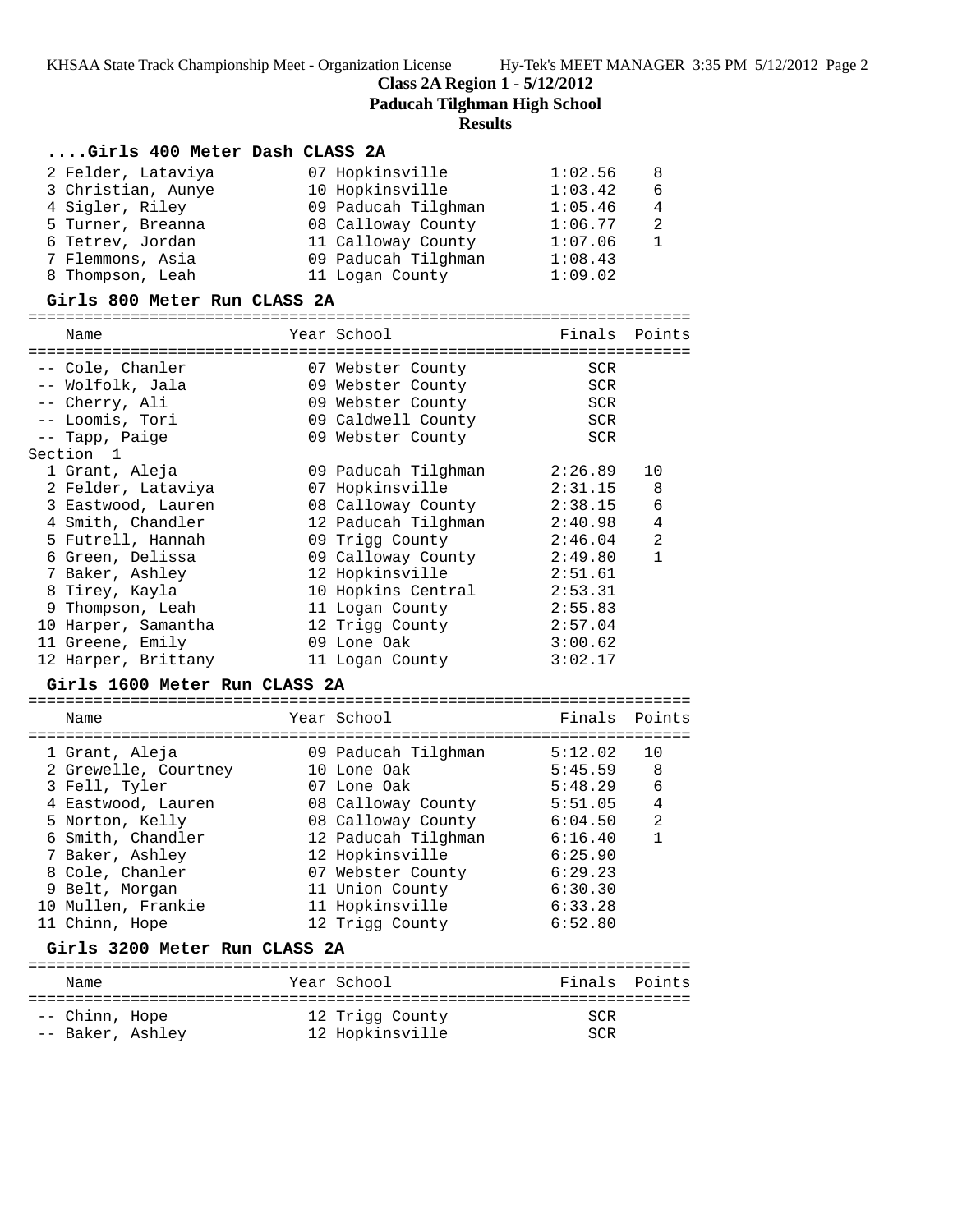**Class 2A Region 1 - 5/12/2012**

**Paducah Tilghman High School**

#### **Results**

## **....Girls 3200 Meter Run CLASS 2A**

| Section 1         |                     |          |                |
|-------------------|---------------------|----------|----------------|
| 1 Grant, Aleja    | 09 Paducah Tilghman | 11:40.76 | 1 N            |
| 2 Fell, Tyler     | 07 Lone Oak         | 12:45.65 | 8              |
| 3 Norton, Kelly   | 08 Calloway County  | 12:51.21 | 6              |
| 4 Cherry, Ali     | 09 Webster County   | 13:33.20 | 4              |
| 5 Belt, Morgan    | 11 Union County     | 14:06.98 | $\mathfrak{D}$ |
| 6 Wilson, Taylor  | 11 Webster County   | 14:31.92 |                |
| 7 Fell, Oliver    | 10 Lone Oak         | 14:34.32 |                |
| 8 Mullen, Frankie | 11 Hopkinsville     | 14:35.86 |                |
| 9 Green, Delissa  | 09 Calloway County  | 14:36.14 |                |
|                   |                     |          |                |

### **Girls 100 Meter Hurdles CLASS 2A**

| Name                  | Year School         | Finals     | Points         |
|-----------------------|---------------------|------------|----------------|
|                       |                     |            |                |
| -- Getz, Anna         | 12 Caldwell County  | <b>SCR</b> |                |
| Section 1             |                     |            |                |
| 1 Bell, Symphony      | 09 Hopkinsville     | 21.62      |                |
| 2 Williams, Jessica   | 09 Calloway County  | 21.66      |                |
| Section 2             |                     |            |                |
| 1 Wells, Shalara      | 12 Hopkins Central  | 17.16      | 10             |
| 2 Carner, Olivia      | 12 Paducah Tilghman | 18.89 8    |                |
| 3 Latham, Ashley      | 11 Lone Oak         | 18.92      | 6              |
| 4 Marthrel, Cassandra | 11 Paducah Tilghman | 20.48      | 4              |
| 5 McCallister, Jodie  | 12 Union County     | 20.69      | $\mathfrak{D}$ |
| 6 Grady, Alicia       | 09 Calloway County  | 20.70      | 1              |
| 7 Burcham, Aubree     | 11 Trigg County     | 21.73      |                |
| 8 Harper, Brittany    | 11 Logan County     | 23.95      |                |

## **Girls 300 Meter Hurdles CLASS 2A**

| Name                | Year School         | Finals Points |     |
|---------------------|---------------------|---------------|-----|
| Section 1           |                     |               |     |
| 1 Hopkins, Claire   | 11 Logan County     | 52.02         | 1 O |
| 2 Chester, Marshell | 09 Paducah Tilghman | 54.53         | 8   |
| 3 Grady, Alicia     | 09 Calloway County  | 54.80         | 6   |
| 4 Bell, Symphony    | 09 Hopkinsville     | 55.86         | 4   |
| 5 Carner, Olivia    | 12 Paducah Tilghman | 56.02         | 2   |
| 6 Neal, Cassidy     | 09 Calloway County  | 1:01.88       |     |

### **Girls 4x100 Meter Relay CLASS 2A**

======================================================================= Finals Points ======================================================================= -- Caldwell County SCR 1) Chambliss, Alyssa 08 2) Fuqua, Sara 12 3) Kelley, Crystal 09 4) Brandon, Dasia 09 Section 1<br>1 Paducah Tilghman 1 Paducah Tilghman 52.42 10 1) Winston, Jaleigha 10 2) Allen-Woods, Keyonna 10 3) Sigler, Riley 09 (4) Smith, Alexis 11 5) Bruce, Tierra 11 6) Galbreath, Ronecia 10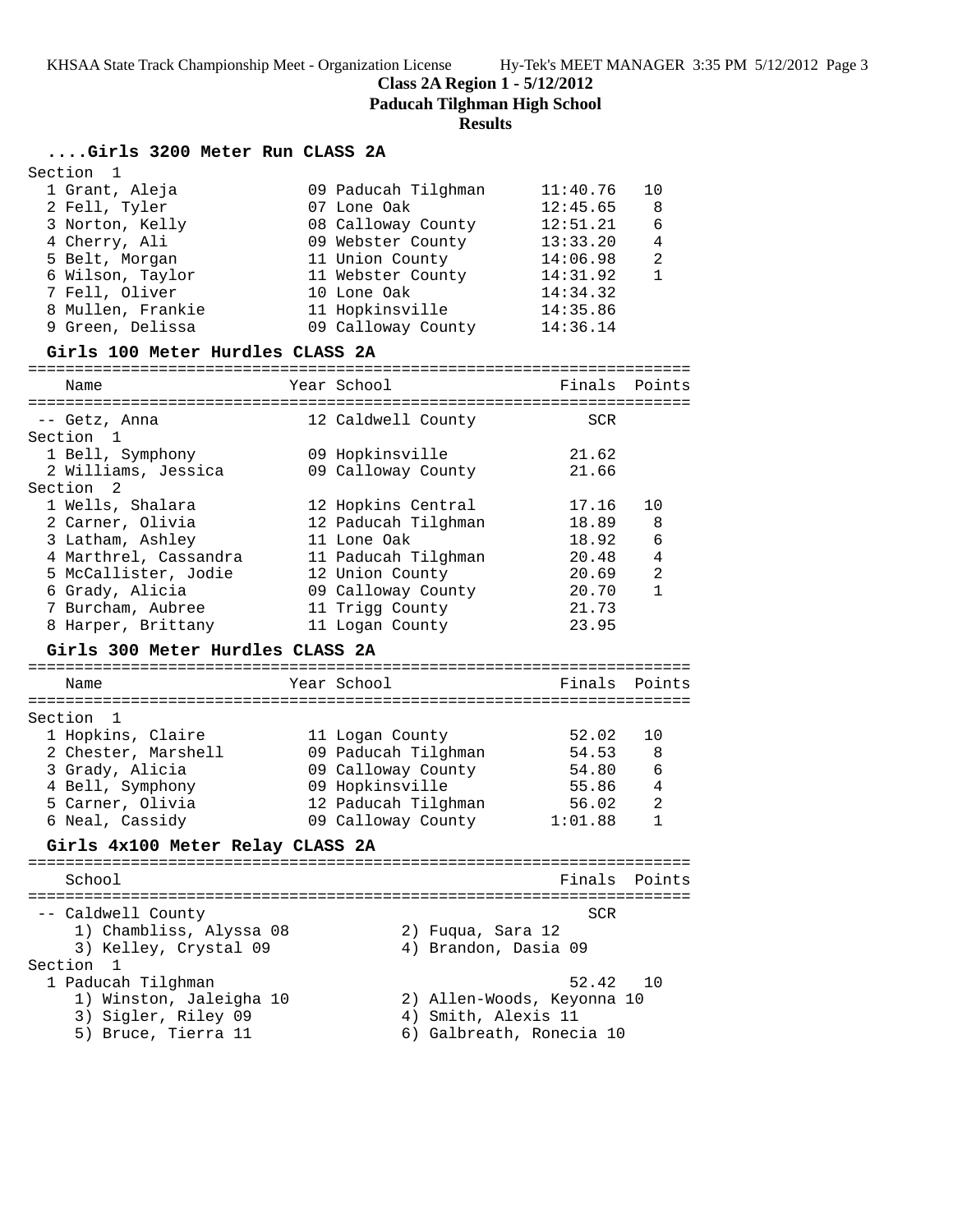## **Class 2A Region 1 - 5/12/2012**

#### **Paducah Tilghman High School**

#### **Results**

## **....Girls 4x100 Meter Relay CLASS 2A**

 7) Flemmons, Asia 09 8) Dawson-Osler, Janise 09 2 Trigg County 52.99 8 1) Hughes, Lanita 11 2) Jones, Monica 10 3) Mack, Shannon 09 4) Martin, Jakasea 08 5) Schaffer, Brittney 10 6) Grubbs, Shelby 12 3 Webster County 53.74 6 1) Baxter, Raven 11 2) McNary, Darrian 10 3) Ross, Brooke 12 (4) Tapp, Paige 09 5) Wolfolk, Jala 09 (6) 4 Calloway County 54.30 4 1) Grady, Alicia 09 2) Wann, Sara 11 3) Lowe, Lilly 08 4) Turner, Breanna 08 5 Hopkinsville 57.69 2 1) Rosado, Stephanie 10 (2) Bennet, Taveca 09 3) Forbes, Lori-Ann 11 4) Boone, Zequoria 10 5) Benson, Deanna 11 (6) 6 Lone Oak 58.73 1 1) Perry, Emily 08 2) Womack, Calley 08 3) Willingham, Rachel 12 (4) Wheat, Gracen 10 5) Fell, Tyler 07 (6) Murray, Megan 12

#### **Girls 4x200 Meter Relay CLASS 2A** =======================================================================

School **Finals** Points ======================================================================= -- Caldwell County SCR 1) Chambliss, Alyssa 08 2) Fuqua, Sara 12 3) Kelley, Crystal 09 4) Brandon, Dasia 09 Section 1 1 Paducah Tilghman 1:52.01 10 1) Winston, Jaleigha 10 2) Galbreath, Ronecia 10 3) Sigler, Riley 09 (4) Smith, Alexis 11 5) Bruce, Tierra 11 6) Allen-Woods, Keyonna 10 7) Thompson, Molly 09  $\,$  8) Flemmons, Asia 09  $\,$  2 Trigg County 1:54.02 8 1) Hughes, Lanita 11 2) Jones, Monica 10 3) Mack, Shannon 09 4) Martin, Jakasea 08 5) Lawson-Mayes, X'Zashea 10 6) Schaffer, Brittney 10 7) Grubbs, Shelby 12 8) 3 Logan County 1:55.11 6 1) Hopkins, Claire 11 2) Markham, Kelsey 11 3) Martin, Jasmine 11  $\hskip10mm 4$ ) Mayher, Hayley 11 5) Thompson, Leah 11 6) Harper, Brittany 11 4 Webster County 1:58.23 4 1) Baxter, Raven 11 2) Tapp, Paige 09 3) Ross, Brooke 12 4) McNary, Darrian 10 5) Wolfolk, Jala 09 (6) 5 Hopkinsville 2:01.65 2 1) Rosado, Stephanie 10 (2) Bennet, Taveca 09 3) Forbes, Lori-Ann 11 4) Boone, Zequoria 10 5) Benson, Deanna 11 (6)<br>6 Lone Oak 6 Lone Oak 2:05.49 1 1) Willingham, Rachel 12 2) Womack, Calley 08 3) Perry, Emily 08 4) Wheat, Gracen 10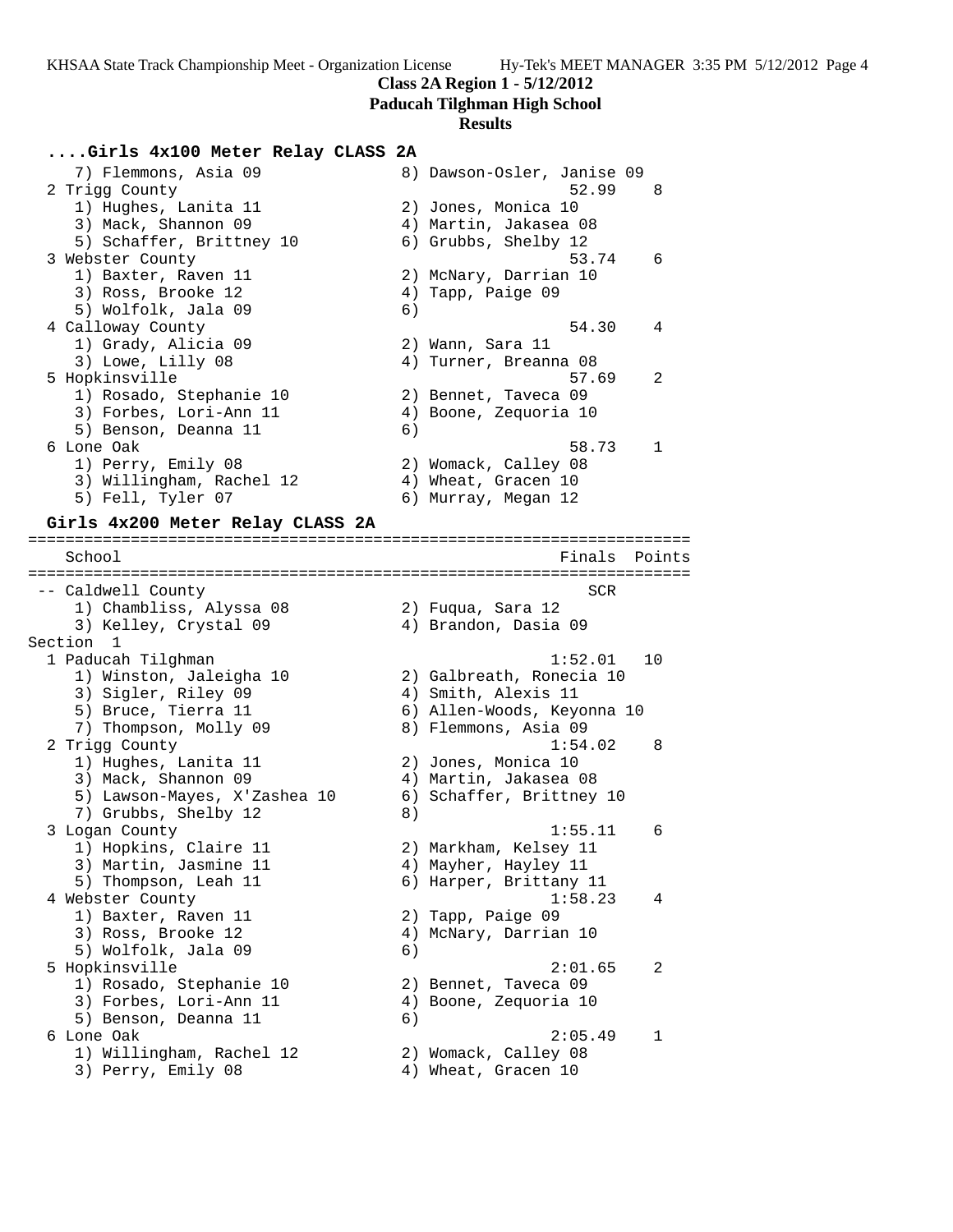KHSAA State Track Championship Meet - Organization License Hy-Tek's MEET MANAGER 3:35 PM 5/12/2012 Page 5 **Class 2A Region 1 - 5/12/2012 Paducah Tilghman High School Results ....Girls 4x200 Meter Relay CLASS 2A** 5) Murray, Megan 12 6) Latham, Ashley 11 7 Calloway County 2:07.27 **Girls 4x400 Meter Relay CLASS 2A** ======================================================================= School **Finals Points** ======================================================================= -- Trigg County SCR 1) Hughes, Lanita 11 2) Jones, Monica 10 3) Schaffer, Brittney 10 4) Lawson-Mayes, X'Zashea 10 5) Mack, Shannon 09 6) Martin, Jakasea 08 Section 1<br>1 Calloway County 1 Calloway County 4:24.79 10 1) Lowe, Lilly 08 2) Eastwood, Lauren 08 3) Tetrev, Jordan 11 4) Turner, Breanna 08 2 Paducah Tilghman 4:25.45 8 1) Sigler, Riley 09 2) Thompson, Molly 09 3) Flemmons, Asia 09 4) Chester, Marshell 09 5) Smith, Chandler 12 (6) Galbreath, Ronecia 10 7) Jones, Courtney 09 8) Black, Kirby 11 3 Hopkinsville 4:28.45 6 1) Felder, Lataviya 07 2) Bell, Symphony 09 3) Bennet, Taveca 09 4) Christian, Aunye 10 5) Baker, Ashley 12 6) Mullen, Frankie 11 7) Boone, Zequoria 10 and 8) 4 Logan County 4:33.74 4 1) Hopkins, Claire 11 2) Markham, Kelsey 11 3) Martin, Jasmine 11 (4) Mayher, Hayley 11 5) Thompson, Leah 11 6) Harper, Brittany 11 5 Webster County 5:02.82 2 1) Cherry, Ali 09 2) Tapp, Paige 09 3) Wolfolk, Jala 09 4) McNary, Darrian 10 5) Cole, Chanler 07 (6) Wilson, Taylor 11 7) Baxter, Raven 11 8) 6 Lone Oak 5:09.96 1 1) Grewelle, Courtney 10 2) Willingham, Rachel 12 3) Greene, Emily 09 (4) Fell, Oliver 10 5) Perry, Emily 08 6) Fell, Tyler 07 **Girls 4x800 Meter Relay CLASS 2A** ======================================================================= School **Finals Points** ======================================================================= -- Trigg County SCR Section 1 1 Calloway County 10:37.12 10 1) Eastwood, Lauren 08 2) Green, Delissa 09 3) Norton, Kelly 08 (4) Tetrev, Jordan 11 2 Paducah Tilghman 11:06.65 8 1) Smith, Chandler 12 2) Black, Kirby 11 3) Chester, Marshell 09 4) Thompson, Molly 09 5) Flemmons, Asia 09 6) Jordan, Diamond 09 7) Young, Dominique 09 8)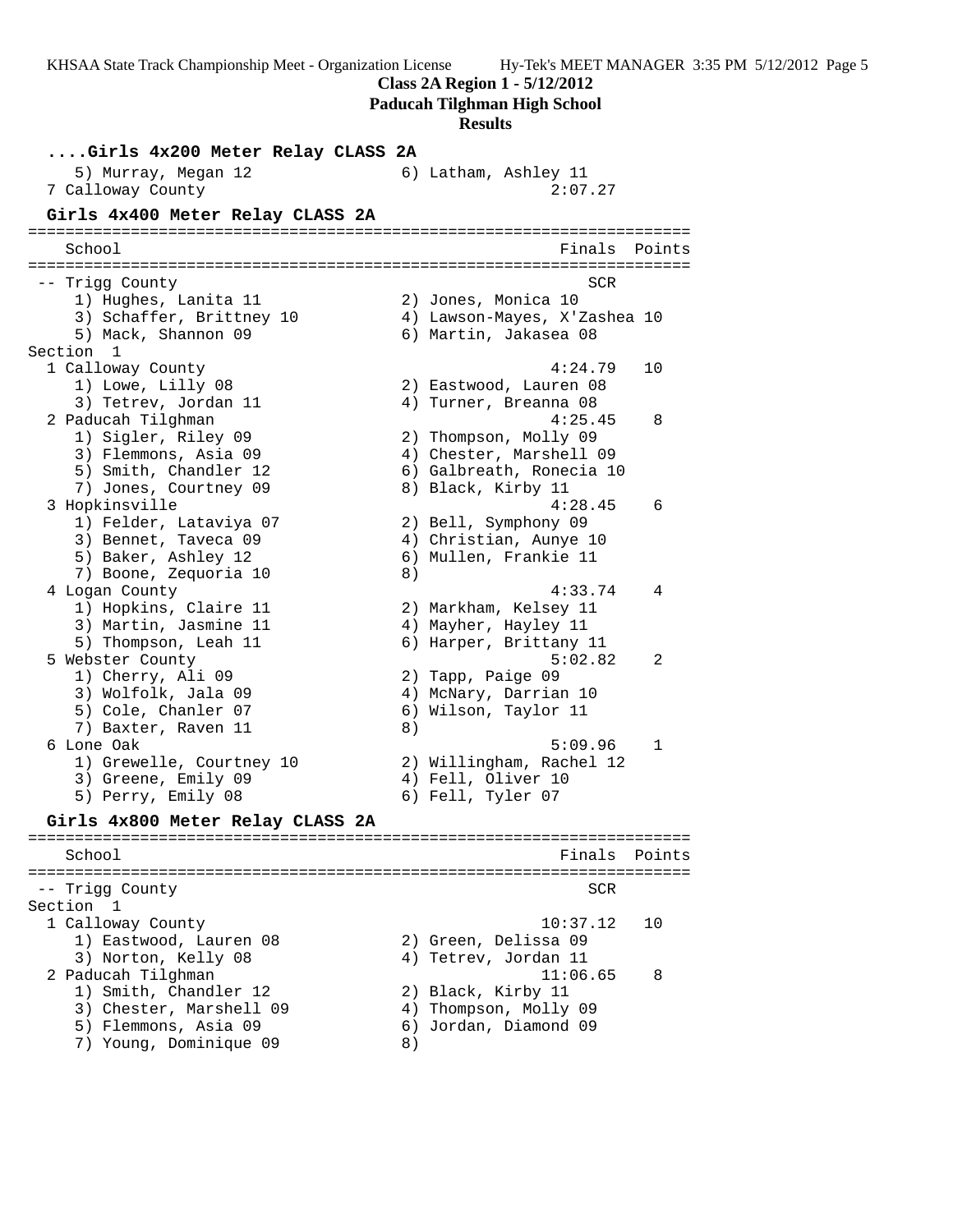## **Class 2A Region 1 - 5/12/2012**

**Paducah Tilghman High School**

## **Results**

## **....Girls 4x800 Meter Relay CLASS 2A**

| 3 Hopkinsville        | 11:17.66<br>- 6        |
|-----------------------|------------------------|
| 1) Baker, Ashley 12   | 2) Bell, Symphony 09   |
| 3) Mullen, Frankie 11 | 4) Felder, Lataviya 07 |
| 4 Webster County      | 11:50.18<br>4          |
| 1) Wolfolk, Jala 09   | 2) Cherry, Ali 09      |
| 3) Cole, Chanler 07   | 4) Wilson, Taylor 11   |
| 5) Tapp, Paige 09     | 6)                     |
|                       |                        |

### **Boys 100 Meter Dash CLASS 2A**

======================================================================= Finals Points

| -- Mitcheson, Taylor 11 Trigg County |                     | <b>SCR</b> |                |
|--------------------------------------|---------------------|------------|----------------|
| Section <sub>1</sub>                 |                     |            |                |
| 1 Getz, Alan                         | 10 Caldwell County  | 13.78      |                |
| 2 McCormick, Spencer                 | 08 Webster County   | 14.74      |                |
| 3 Walls, AJ                          | 10 Caldwell County  | 15.29      |                |
| Section 2                            |                     |            |                |
| 1 Bell, Robert                       | 11 Hopkinsville     | 11.93      | $\mathbf{1}$   |
| 2 Brown, Garrett                     | 11 Trigg County     | 12.05      |                |
| 3 Houser, Noah                       | 09 Lone Oak         | 12.56      |                |
| 4 Nunley, Skylar                     | 10 Lone Oak         | 12.68      |                |
| 5 Barnhill, Seth                     | 11 Webster County   | 12.74      |                |
| Section 3                            |                     |            |                |
| 1 Harris, Silaf                      | 11 Union County     | 11.13      | 10             |
| 2 Collier, Avrey                     | 12 Logan County     | 11.19      | - 8            |
| 3 Kendrick, Terrence                 | 10 Hopkinsville     | 11.54      | 6              |
| 4 Garnett, Darius                    | 11 Paducah Tilghman | 11.55      | $\overline{4}$ |
| 5 Flemons, Chris                     | 11 Paducah Tilqhman | 11.57      | $\mathfrak{D}$ |
| 6 Harvey, Dustin                     | 12 Calloway County  | 11.99      |                |
| 7 Wetherington, Blake                | 11 Calloway County  | 12.12      |                |
| 8 Waide, Andrew                      | 10 Hopkins Central  | 13.81      |                |

## **Boys 200 Meter Dash CLASS 2A**

| Name                 | Year School         | Finals Points |     |
|----------------------|---------------------|---------------|-----|
|                      |                     |               |     |
| -- Wempe, Conner     | 12 Union County     | <b>SCR</b>    |     |
| -- Nance, DeVonte    | 12 Trigg County     | SCR           |     |
| -- Garnett, Darius   | 11 Paducah Tilghman | <b>SCR</b>    |     |
| Section 1            |                     |               |     |
| 1 Foster, Jordan     | 11 Hopkins Central  | 27.07         |     |
| 2 Getz, Alan         | 10 Caldwell County  | 28.35         |     |
| 3 Walls, AJ          | 10 Caldwell County  | 30.70         |     |
| 4 McCormick, Spencer | 08 Webster County   | 30.78         |     |
| Section 2            |                     |               |     |
| 1 Houser, Noah       | 09 Lone Oak         | 25.57         |     |
| 2 Wheat, Zeke        | 11 Lone Oak         | 25.58         |     |
| 3 Barnhill, Seth     | 11 Webster County   | 26.25         |     |
| 4 Lamb, Craig        | 11 Calloway County  | 26.59         |     |
| 5 Campbell, Chris    | 11 Hopkins Central  | 27.01         |     |
| Section 3            |                     |               |     |
| 1 Harris, Silaf      | 11 Union County     | 22.88         | 1 O |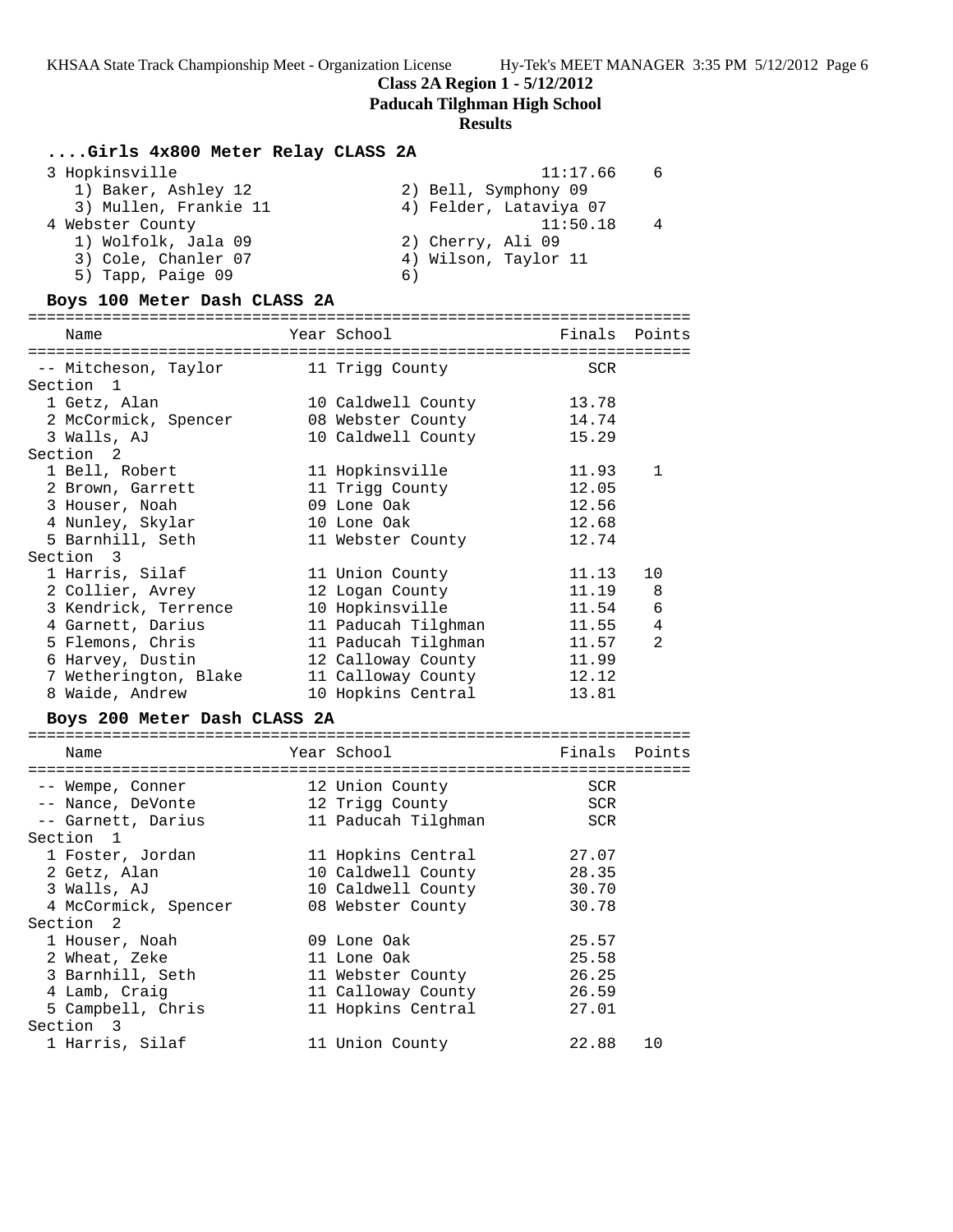**Class 2A Region 1 - 5/12/2012**

**Paducah Tilghman High School**

### **Results**

## **....Boys 200 Meter Dash CLASS 2A**

| 2 Collier, Avrey      | 12 Logan County     | 22.91 | 8 |
|-----------------------|---------------------|-------|---|
| 3 Kendrick, Terrence  | 10 Hopkinsville     | 23.15 | 6 |
| 4 Flemons, Chris      | 11 Paducah Tilghman | 23.25 | 4 |
| 5 Cole, Dylan         | 11 Logan County     | 24.42 | 2 |
| 6 Smith, Cornelius    | 11 Hopkinsville     | 24.46 |   |
| 7 Wetherington, Blake | 11 Calloway County  | 24.64 |   |
| 8 Cunningham, Romaine | 11 Trigg County     | 24.82 |   |

## **Boys 400 Meter Dash CLASS 2A**

## ======================================================================= ---<br>Finals Points

| Name                  | Year School                | Finals  | Points         |
|-----------------------|----------------------------|---------|----------------|
|                       |                            |         |                |
| -- Kirkpatrick, Jake  | 09 Lone Oak                | SCR     |                |
| -- Hendrix, Jerry     | 11 Logan County            | SCR     |                |
| -- Pelletier, David   | 12 Hopkinsville            | SCR     |                |
| -- Griffith, Landon   | 12 Hopkins Central         | SCR     |                |
| Section <sub>1</sub>  |                            |         |                |
| 1 Brown, Garrett      | 11 Trigg County            | 57.39   |                |
| 2 Malone, Jeremiah    | 07 Calloway County 1:01.96 |         |                |
| 3 Sloan, Damon        | 08 Hopkins Central 1:03.56 |         |                |
| 4 Cole, Trevor        | 08 Webster County 1:04.11  |         |                |
| 5 Ashley, Max         | 12 Caldwell County 1:06.44 |         |                |
| 6 Walker, Jeff        | 09 Lone Oak                | 1:09.42 |                |
| Section 2             |                            |         |                |
| 1 Spencer, Colton     | 11 Logan County            | 50.37   | 10             |
| 2 Thompson, Arjon     | 11 Paducah Tilghman        | 51.14 8 |                |
| 3 Flemons, Chris      | 11 Paducah Tilghman        | 51.68   | $\epsilon$     |
| 4 Smith, Cornelius    | 11 Hopkinsville            | 52.06   | $\overline{4}$ |
| 5 Wempe, Conner       | 12 Union County            | 53.13   | 2              |
| 6 Hall, Keenan        | 11 Webster County          | 55.56   | $\mathbf{1}$   |
| 7 Cunningham, Romaine | 11 Trigg County            | 56.10   |                |
| 8 Friedrich, Jacob    | 08 Calloway County         | 56.40   |                |
|                       |                            |         |                |

#### **Boys 800 Meter Run CLASS 2A**

|  | Name                |  | Year School         | Finals     | Points         |
|--|---------------------|--|---------------------|------------|----------------|
|  |                     |  |                     |            |                |
|  | -- Head, Sye        |  | 11 Logan County     | SCR        |                |
|  | -- Grewelle, Ricky  |  | 12 Lone Oak         | <b>SCR</b> |                |
|  | -- Henning, Ian     |  | 08 Caldwell County  | <b>SCR</b> |                |
|  | -- Cobb, Matt       |  | 11 Hopkins Central  | <b>SCR</b> |                |
|  | Section 1           |  |                     |            |                |
|  | 1 Winkler, Eric     |  | 10 Calloway County  | 2:01.38    | 10             |
|  | 2 Pea, Bishlom      |  | 12 Paducah Tilghman | 2:02.14    | 8              |
|  | 3 Childress, Austin |  | 11 Hopkins Central  | 2:04.22    | 6              |
|  | 4 Soldo, Jerome     |  | 12 Hopkinsville     | 2:04.47    | 4              |
|  | 5 Harben, James     |  | 12 Paducah Tilghman | 2:06.77    | $\mathfrak{D}$ |
|  | 6 McNail, Robert    |  | 12 Lone Oak         | 2:11.11    | 1              |
|  | 7 Drury, Trey       |  | 12 Webster County   | 2:14.70    |                |
|  | 8 Burnette, Seth    |  | 12 Union County     | 2:15.56    |                |
|  | 9 Traylor, Charlie  |  | 10 Caldwell County  | 2:18.20    |                |
|  | 10 Bailey, Hunter   |  | 09 Calloway County  | 2:18.44    |                |
|  | 11 Hall, Keenan     |  | 11 Webster County   | 2:20.19    |                |
|  |                     |  |                     |            |                |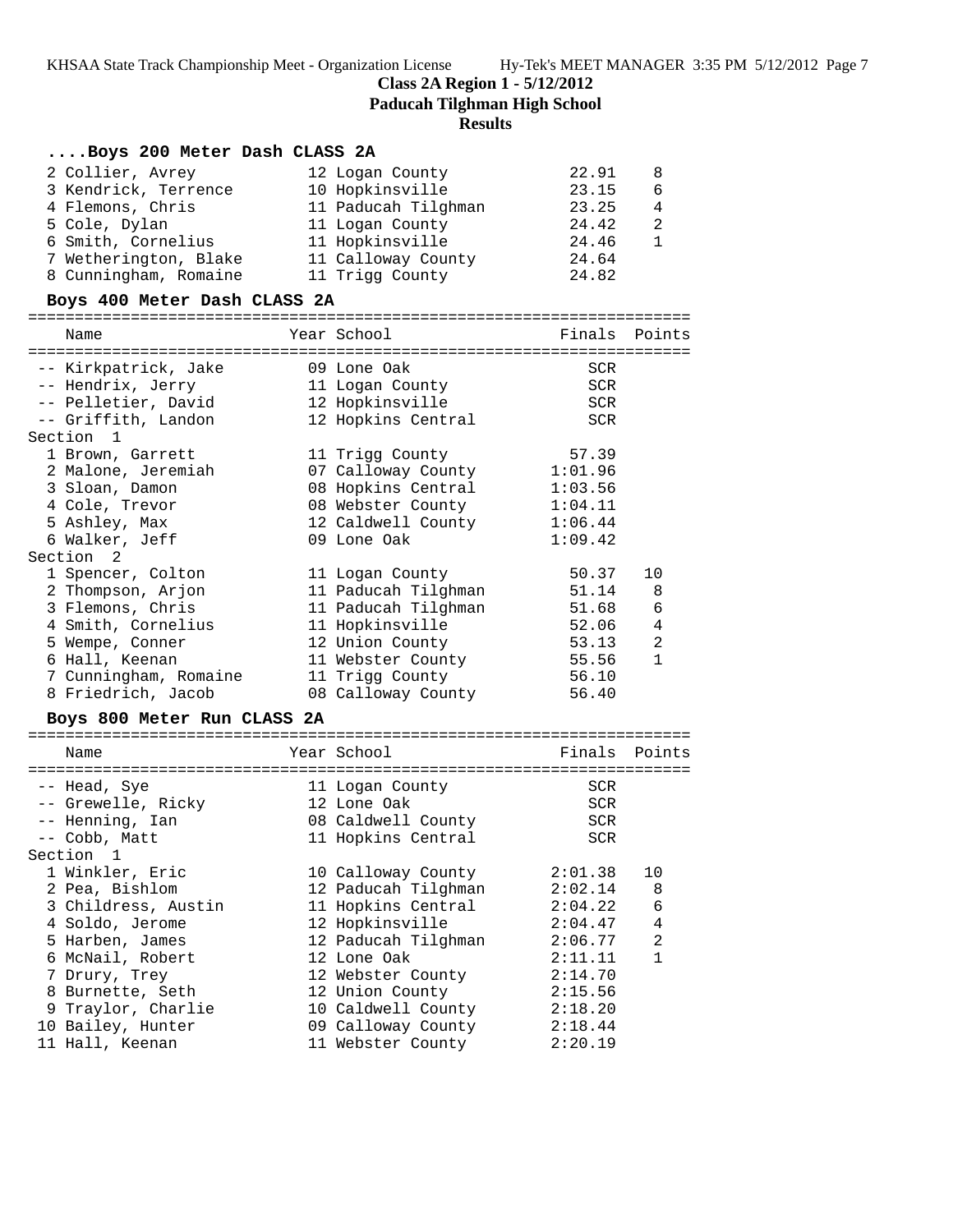**Class 2A Region 1 - 5/12/2012**

**Paducah Tilghman High School**

#### **Results**

| Boys 800 Meter Run CLASS 2A |                                             |  |                             |               |                |
|-----------------------------|---------------------------------------------|--|-----------------------------|---------------|----------------|
|                             | 12 Whittington, Cody                        |  | 12 Trigg County             | 2:24.61       |                |
|                             | 13 Lawson-Mayes, Markaceous 09 Trigg County |  |                             | 2:25.75       |                |
|                             | 14 Entsminger, Robert                       |  | 11 Hopkinsville             | 2:28.01       |                |
|                             | 15 Crossley, Levi                           |  | 09 Logan County             | 2:35.87       |                |
|                             | Boys 1600 Meter Run CLASS 2A                |  |                             |               |                |
|                             | Name                                        |  | Year School                 | Finals Points |                |
|                             | -- Soldo, Jerome                            |  | 12 Hopkinsville             | SCR           |                |
|                             | -- Ford, Cory                               |  | 09 Logan County             | SCR           |                |
|                             | -- Simmons, Cory                            |  | 12 Caldwell County          | SCR           |                |
|                             | Section <sub>1</sub>                        |  |                             |               |                |
|                             | 1 Ashby, Jon                                |  | 12 Webster County           | 4:34.24       | 10             |
|                             | 2 Head, Sye                                 |  | 11 Logan County             | 4:41.90       | 8              |
|                             | 3 Grewelle, Ricky                           |  | 12 Lone Oak                 | 4:45.03       | 6              |
|                             | 4 McNail, Robert                            |  | 12 Lone Oak                 | 4:57.08       | $\overline{4}$ |
|                             | 5 Longstreath, Kenny                        |  | 10 Hopkinsville             | 5:01.33       | $\overline{a}$ |
|                             | 6 Warmack, Dylan                            |  | 10 Calloway County 5:05.35  |               | $\mathbf{1}$   |
|                             | 7 Cunningham, Romaine                       |  | 11 Trigg County             | 5:06.65       |                |
|                             | 8 Burnette, Seth                            |  | 12 Union County 5:06.92     |               |                |
|                             | 9 Betts, Josh                               |  | 09 Calloway County 5:16.09  |               |                |
|                             | 10 Crossley, Levi                           |  | 09 Logan County             | 5:18.28       |                |
|                             | 11 Daugherty, Robert                        |  | 09 Webster County           | 5:18.56       |                |
|                             | 12 Shockley, Jonathan                       |  | 11 Union County 5:20.15     |               |                |
|                             | 13 Pugh, Austin                             |  | 10 Trigg County             | 5:35.86       |                |
|                             | 14 Jones, Warren                            |  | 09 Paducah Tilghman 5:49.52 |               |                |
|                             | 15 Noneman, Eli                             |  | 09 Paducah Tilqhman         | 5:58.12       |                |
|                             | Rove 3200 Mater Pun CLASS 2A                |  |                             |               |                |

#### **Boys 3200 Meter Run CLASS 2A**

======================================================================= Name Year School Finals Points ======================================================================= -- Wilson, Dylan 09 Union County SCR -- Pugh, Austin 10 Trigg County SCR -- Simmons, Cory 12 Caldwell County SCR -- Chinn, Matthew 10 Trigg County SCR Section 1 1 Ashby, Jon 12 Webster County 10:18.72 10 2 Whitsell, Iszack 10 Webster County 10:44.37 8 3 Thomas, Noah 11 Logan County 10:58.10 6 4 Longstreath, Kenny 10 Hopkinsville 11:06.74 4 5 Warmack, Dylan 10 Calloway County 11:06.78 2 6 O' Dell, Kaleb 10 Logan County 11:30.76 1 7 Betts, Josh 09 Calloway County 11:55.97 8 Entsminger, Robert 11 Hopkinsville 11:57.32 9 Shockley, Jonathan 11 Union County 12:07.00 10 Graves, Will 12 Lone Oak 12:18.55 11 Ashley, Max 12 Caldwell County 13:21.79 12 Clark, David 11 Lone Oak 13:51.70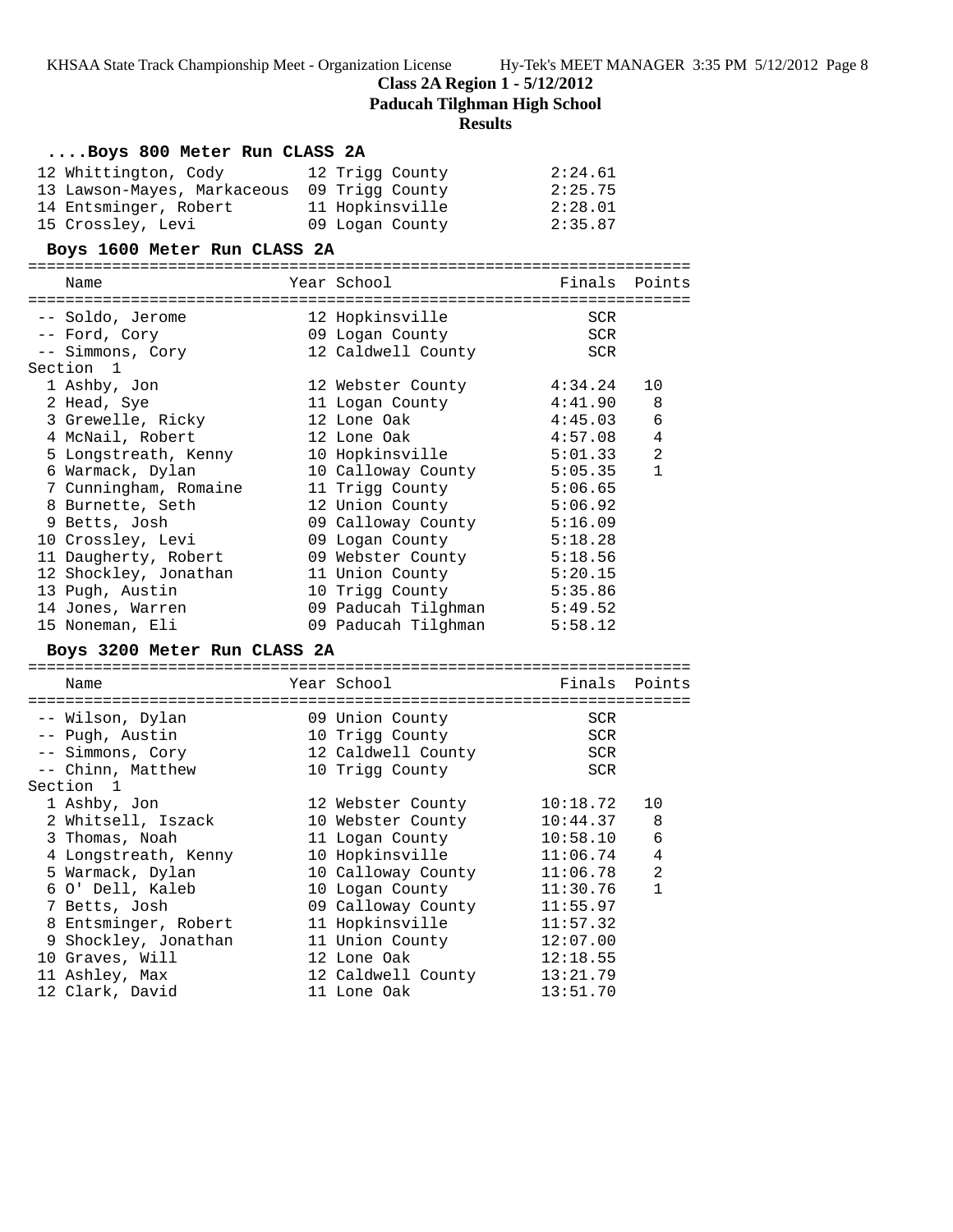# **Class 2A Region 1 - 5/12/2012**

**Paducah Tilghman High School**

# **Results**

# **Boys 110 Meter Hurdles CLASS 2A**

| ===========================               |                         |               |              |
|-------------------------------------------|-------------------------|---------------|--------------|
| Name                                      | Year School             | Finals        | Points       |
|                                           |                         |               |              |
| 1 Cunningham, Devanie<br>Section 2        | 09 Trigg County         | 18.59         | 2            |
| 1 Collier, Avrey                          | 12 Logan County         | 15.70         | 10           |
| 2 Grace, Lennie                           | 09 Paducah Tilghman     | 16.92         | 8            |
| 3 Rone, Justin                            | 11 Logan County         | 17.04         | 6            |
| 4 Corbett, Marcus                         | 09 Paducah Tilghman     | 17.84         | 4            |
| 5 Kiser, Adam                             | 12 Lone Oak             | 19.02         | $\mathbf{1}$ |
| 6 Brown, Garrett                          | 11 Trigg County         | 20.10         |              |
| 7 Fike, Landon                            |                         |               |              |
|                                           | 10 Calloway County      | 20.11         |              |
| 8 Tucker-Blanton, Isaiah                  | 08 Calloway County      | 20.75         |              |
| Boys 300 Meter Hurdles CLASS 2A           |                         |               |              |
| Name                                      | Year School             | Finals Points |              |
|                                           |                         |               |              |
| Section 1                                 |                         |               |              |
| 1 Bussell, Peyton<br>Section <sub>2</sub> | 09 Webster County       | 56.50         |              |
| 1 Corbett, Marcus                         | 09 Paducah Tilghman     | 43.30         | 10           |
| 2 Grace, Lennie                           | 09 Paducah Tilghman     | 43.58         | 8            |
| 3 Rone, Justin                            | 11 Logan County         | 44.51         | 6            |
| 4 Ellerman, Alex                          | 11 Lone Oak             | 46.17         | 4            |
| 5 Fike, Landon                            | 10 Calloway County      | 49.16         | 2            |
| 6 Hendrix, Jerry                          | 11 Logan County         | 49.64         | $\mathbf{1}$ |
| 7 Kiser, Adam                             | 12 Lone Oak             | 49.98         |              |
| 8 Bailey, Hunter                          | 09 Calloway County      | 50.84         |              |
|                                           |                         |               |              |
| Boys 4x100 Meter Relay CLASS 2A           |                         |               |              |
| School                                    |                         | Finals        | Points       |
|                                           |                         |               |              |
| -- Hopkins County Central                 |                         | SCR           |              |
| 1) Foster, Ishmael 11                     | 2) Foster, Jordan 11    |               |              |
| 3) Franklin, Travis 12                    | 4) Childress, Austin 11 |               |              |
| 5) Waide, Andrew 10                       | 6) Griffith, Landon 12  |               |              |
| 7) Campbell, Chris 11                     | 8) Arnett, Zayne 11     |               |              |
| Section 1                                 |                         |               |              |
| 1 Paducah Tilghman                        |                         | 43.92         | 10           |
| 1) Garnett, Darius 11                     | 2) Washington, KJ 12    |               |              |
| 3) Overstreet, Donald 11                  | 4) Nunn, Darrius 10     |               |              |
| 5) Shelby, Nick 09                        | 6) Harmon, JD 12        |               |              |
| 7) Hill, James 11                         | 8) Smith, Maken 10      |               |              |
| 2 Hopkinsville                            |                         | 44.78         | 8            |
| 1) Kendrick, Terrence 10                  | 2) Pelletier, David 12  |               |              |
| 3) Smith, Cornelius 11                    | 4) Bell, Robert 11      |               |              |
| 5) Bennett, Markail 11                    | 6)                      |               |              |
| 3 Trigg County                            |                         | 45.10         | 6            |
| 1) Nance, Deonquez 11                     | 2) Nance, DeVonte 12    |               |              |
| 3) Jones, Jayven 10                       | 4) Brown, Garrett 11    |               |              |
| 5) Cunningham, Devanie 09                 | 6) Mitcheson, Taylor 11 |               |              |
| 4 Calloway County                         |                         | 47.37         | 4            |
| 1) Tucker-Blanton, Isaiah 08              | 2) Lamb, Craig 11       |               |              |
|                                           |                         |               |              |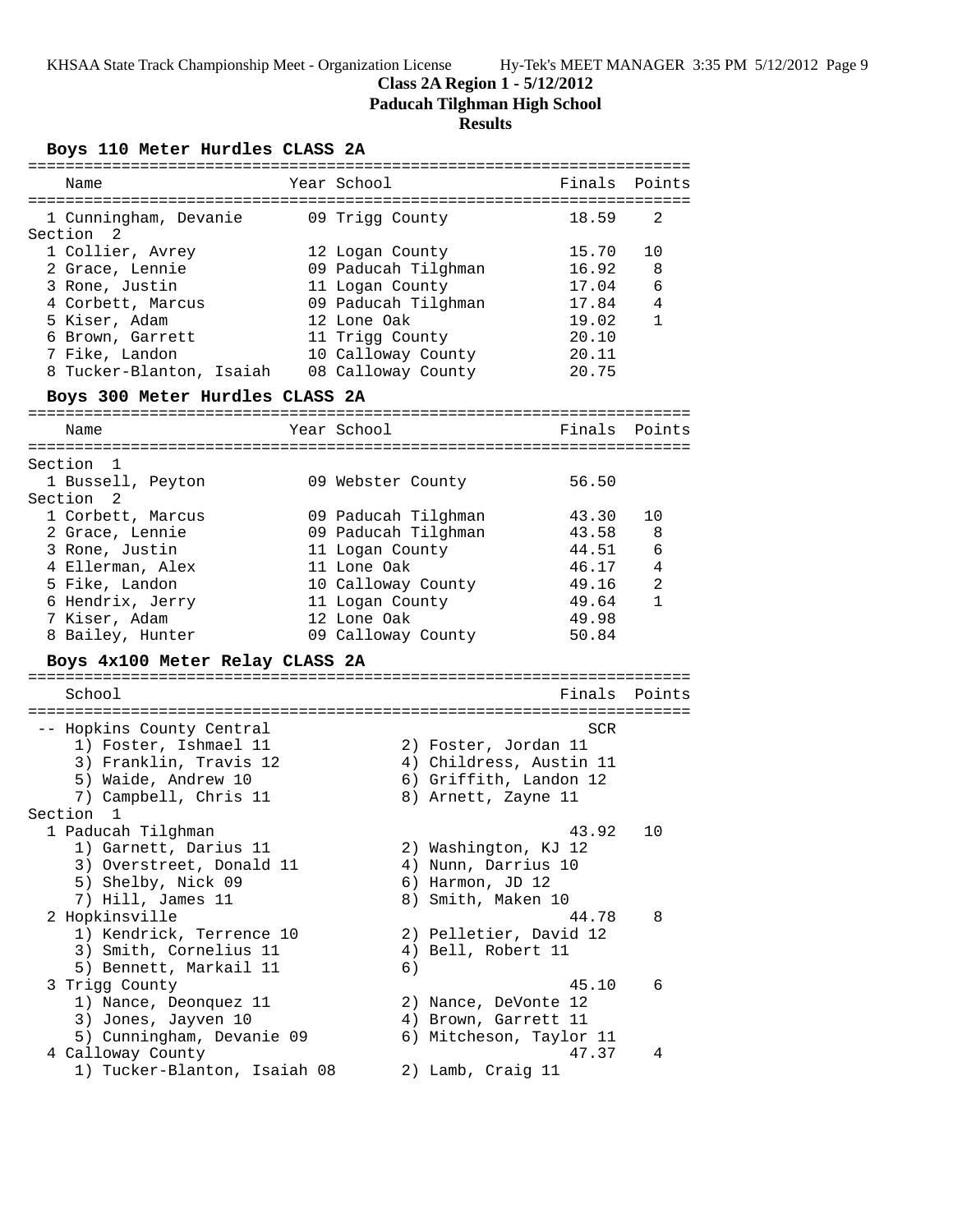**Class 2A Region 1 - 5/12/2012**

### **Paducah Tilghman High School**

### **Results**

## **....Boys 4x100 Meter Relay CLASS 2A**

| 4) Harvey, Dustin 12   |
|------------------------|
| 47.98<br>2             |
| 2) Rone, Justin 11     |
| 4) Sydnor, Michael 10  |
| 6) Hall, Jared 11      |
| 8) Spencer, Colton 11  |
| 48.04<br>$\mathbf{1}$  |
| 2) Nunley, Skylar 10   |
| 4) Harbin, Casey 10    |
| 6)                     |
| 53.18                  |
| 2) Vance, Nathan 09    |
| 4) Bussell, Peyton 09  |
| 6) Cole, Trevor 08     |
| 56.93                  |
| 2) Traylor, Charlie 10 |
| 4) Getz, Alan 10       |
|                        |

=======================================================================

#### **Boys 4x200 Meter Relay CLASS 2A**

School **Finals Points** ======================================================================= -- Calloway County SCR 1) Malone, Jeremiah 07 2) Isbell, Kemon 08 3) Jones, Josh 09 (4) Lamb, Craig 11 Section 1<br>1 Paducah Tilghman 1 Paducah Tilghman 1:31.28 10 1) 2) Washington, KJ 12 3) Smith, Michael 12 (4) Harmon, JD 12 5) Shelby, Nick 09 6) Overstreet, Donald 11 7) Hill, James 11 8) Nunn, Darrius 10 2 Logan County 1:31.74 8 1) Cole, Dylan 11 2) Collier, Avrey 12 3) Sydnor, Michael 10 4) Spencer, Colton 11 5) Rostampour, Brennan 10 (6) Rone, Justin 11 3 Lone Oak 1:40.52 6 1) Houser, Noah 09 2) Nunley, Skylar 10 3) Wheat, Zeke 11 4) Harbin, Casey 10 5) Chambers, Landon 09 6) 4 Webster County 1:50.08 4 1) Barnhill, Seth 11 2) Bussell, Peyton 09 3) McCormick, Spencer 08 4) Vance, Nathan 09 5) Cole, Trevor 08 6) Periard, Ronin 07 7) Wood, Ryder 10 8) -- Trigg County  $DQ$  Exchange Violation 1) Nance, Deonquez 11 (2) Nance, DeVonte 12 3) Jones, Jayven 10 4) Martin, Jakelze 12 5) Cunningham, Devanie 09 6) Cunningham, Romaine 11 7) Brown, Garrett 11 8) Mitcheson, Taylor 11 -- Hopkins County Central **DO** Exchange Violation 1) Foster, Ishmael 11 2) Campbell, Chris 11 3) Franklin, Travis 12 4) Childress, Austin 11 5) Waide, Andrew 10 (6) Foster, Jordan 11 7) Griffith, Landon 12 and 8) Sloan, Damon 08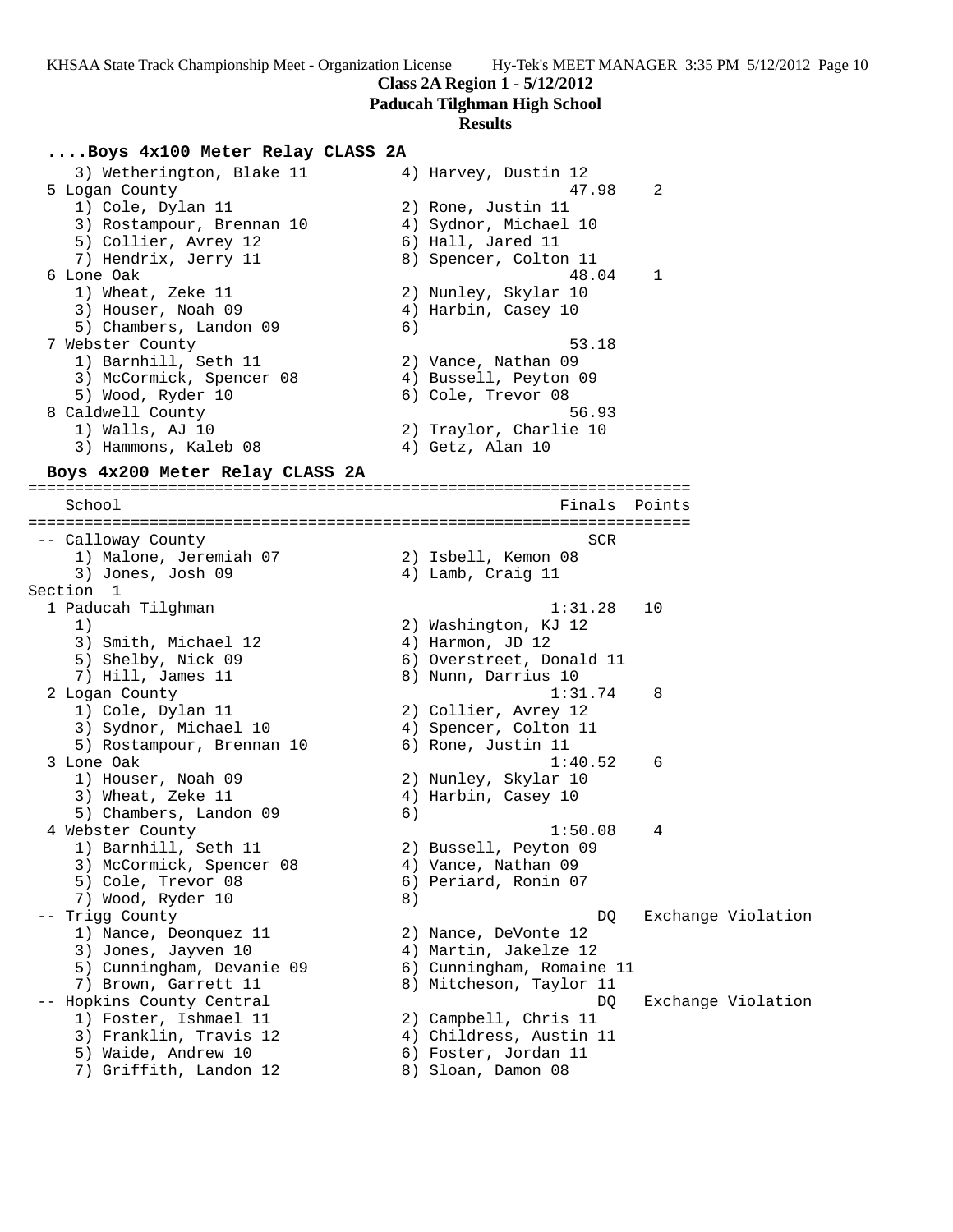#### **Class 2A Region 1 - 5/12/2012**

**Paducah Tilghman High School**

#### **Results**

#### **Boys 4x400 Meter Relay CLASS 2A**

======================================================================= School **Finals** Points ======================================================================= -- Hopkins County Central SCR (Section 1997) 32 SCR 1) Campbell, Chris 11 2) Childress, Austin 11 3) Griffith, Landon 12 (4) Foster, Jordan 11 5) Waide, Andrew 10 6) Sloan, Damon 08 7) Arnett, Zayne 11 8) Foster, Ishmael 11 Section 1 1 Paducah Tilghman 3:30.06 10 1) Flemons, Chris 11 2) Washington, KJ 12 3) Pea, Bishlom 12 4) Thompson, Arjon 11 5) Overstreet, Donald 11 6) Shelby, Nick 09 7) Nunn, Darrius 10 8) Washum, Ronald 12 2 Hopkinsville 3:35.78 8 1) Pelletier, David 12 2) Bell, Robert 11 3) Soldo, Jerome 12 4) Smith, Cornelius 11 5) Batchelor, Andrew 12 6) Kendrick, Terrence 10 7) Longstreath, Kenny 10 8) 3 Logan County 3:42.96 6 1) Cole, Dylan 11 2) Sydnor, Michael 10 3) Spencer, Colton 11 (4) Head, Sye 11 5) Crossley, Levi 09 6) Rostampour, Brennan 10 7) Rone, Justin 11 and 8) Collier, Avrey 12 4 Lone Oak 4:02.25 4 1) Walker, Jeff 09 2) Wheat, Zeke 11 3) Harbin, Casey 10 4) Grewelle, Ricky 12 5) McNail, Robert 12 (6) Nunley, Skylar 10 5 Calloway County 4:08.39 2 1) Tucker-Blanton, Isaiah 08 2) Malone, Jeremiah 07 3) Isbell, Kemon 08 4) Friedrich, Jacob 08 6 Webster County 4:18.68 1 1) Ashby, Jon 12 2) Drury, Trey 12 3) Hall, Keenan 11 4) Whitsell, Iszack 10 5) Cole, Trevor 08 6) Daugherty, Robert 09 7) Barnhill, Seth 11 (8) **Boys 4x800 Meter Relay CLASS 2A** ======================================================================= School **Finals Points** ======================================================================= -- Hopkinsville SCR 1) Batchelor, Andrew 12 30 Easton, Tyler 08 3) Entsminger, Robert 11 4) Longstreath, Kenny 10 Section 1<br>1 Webster County 1 Webster County 8:26.04 10 1) Ashby, Jon 12 2) Whitsell, Iszack 10 3) Drury, Trey 12 (4) Hall, Keenan 11 5) Cole, Trevor 08 6) Daugherty, Robert 09 7) Vance, Nathan 09 8) 2 Logan County 8:27.73 8 1) Head, Sye 11 2) Crossley, Levi 09 3) Spencer, Colton 11 4) Thomas, Noah 11 5) O' Dell, Kaleb 10 6) Ford, Cory 09